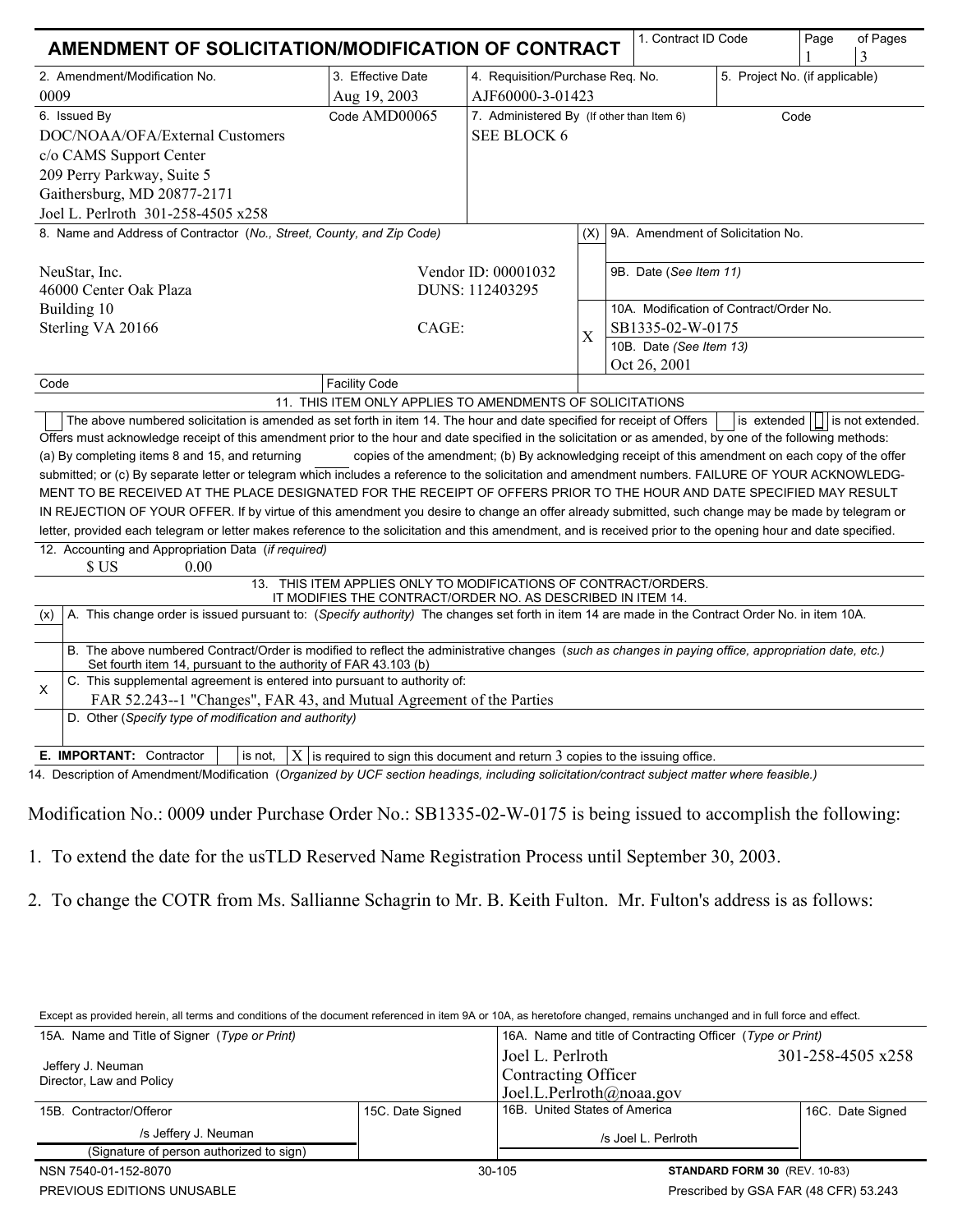U. S. Department of Commerce National Telecommunications and Information Administration (NTIA) 1401 Constitution Ave., Room 4720 Washington, D.C. 20230

Phone: (202) 482-0775 E-mail: BKFulton@ntia.doc.gov 3